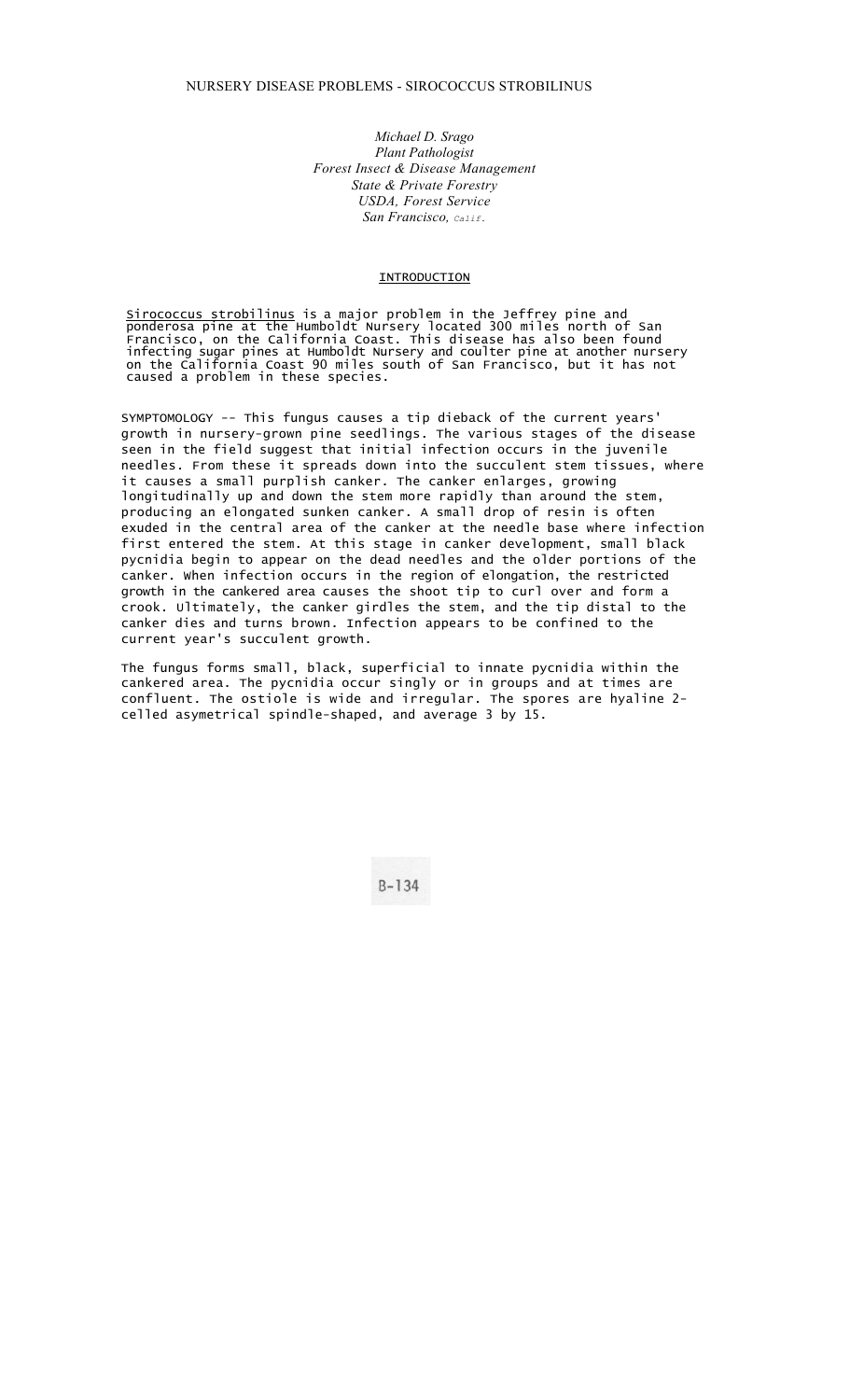EPICEMIOLOGY -- Observations at the Humboldt Nursery show the fungus to be active in late spring and in summer but not in Vie winter. Because moisture conditions due to fog at the Humboldt Nursery are frequently favorable all year around, the effect of temperature as a limiting factor was investigated.

EFFECT OF TEMPERATURE ON SPORE GERMINATION -- Spores were incubated at each of seven temperatures:  $50, 100, 150, 200, 250, 300,$  and 350 C. After 17 hours, the plates were removed and random counts of the germinated and ungerminated spores were made.

A count of 100 spores at each temperature yielded these results. No germination occurred at either 50 or 350 C. At 10° C (66 percent germination) and 300 C (30 percent germination) the germ tubes were just starting to form and were quite short. The germ tubes were long, well formed, and starting to branch when temperatures and germination percents were: 15° (92 percent), 200 (78 percent , and 25° C (82 percent).

EFFECT OF TEMPERATURE ON GROWTH -- No growth occurred at 5° or 300 C In general, growth rate increased at temperatures from  $10^{\circ}$  up to 20 $^{\circ}$  C and declined slightly to 250 C. There appeared to be an initial growth lag at the highest temperature, 25<sup>0</sup> C, at which growth occurred.

DISCUSSION -- S. strobilinus on the West Coast has been confined to two coastal nurseries where temperatures are mild and summer fogs provide long periods of high humidity during the growing season. The disease is not expected to appear in the inland nurseries, which have a hot, dry growing season.

In the coastal nurseries temperatures may be a limiting factor to disease development in the winter and early spring. Both germination and linear growth of the pathogen were suppressed at temperatures below 100 C. In 1971, at the Humboldt Nursery, the monthly temperature means for the winter and early spring months were all below 9° C. Also, daily temperature fluctuations in this coastal environment are small. In winter, the average maximums and minimums are only 50, to 60 C apart with the monthly mean about half way between the two.

Perhaps the availability of succulent host tissues is also a controlling factor of the pathogen's period of activity. The first appearance of the disease in May corresponds roughly with the start of new shoot growth and the appearance of succulent shoot tissue. Field observations indicate that 1 year-old tissue is not susceptible, but the time at which new growth becomes resistant is not known.

This study suggests that this disease will continue to be a problem only in late spring and summer along the coast where mild temperatures prevail and moisture is available. This information suggests a possible timing of effective fungicide applications to control this disease.

 $B - 135$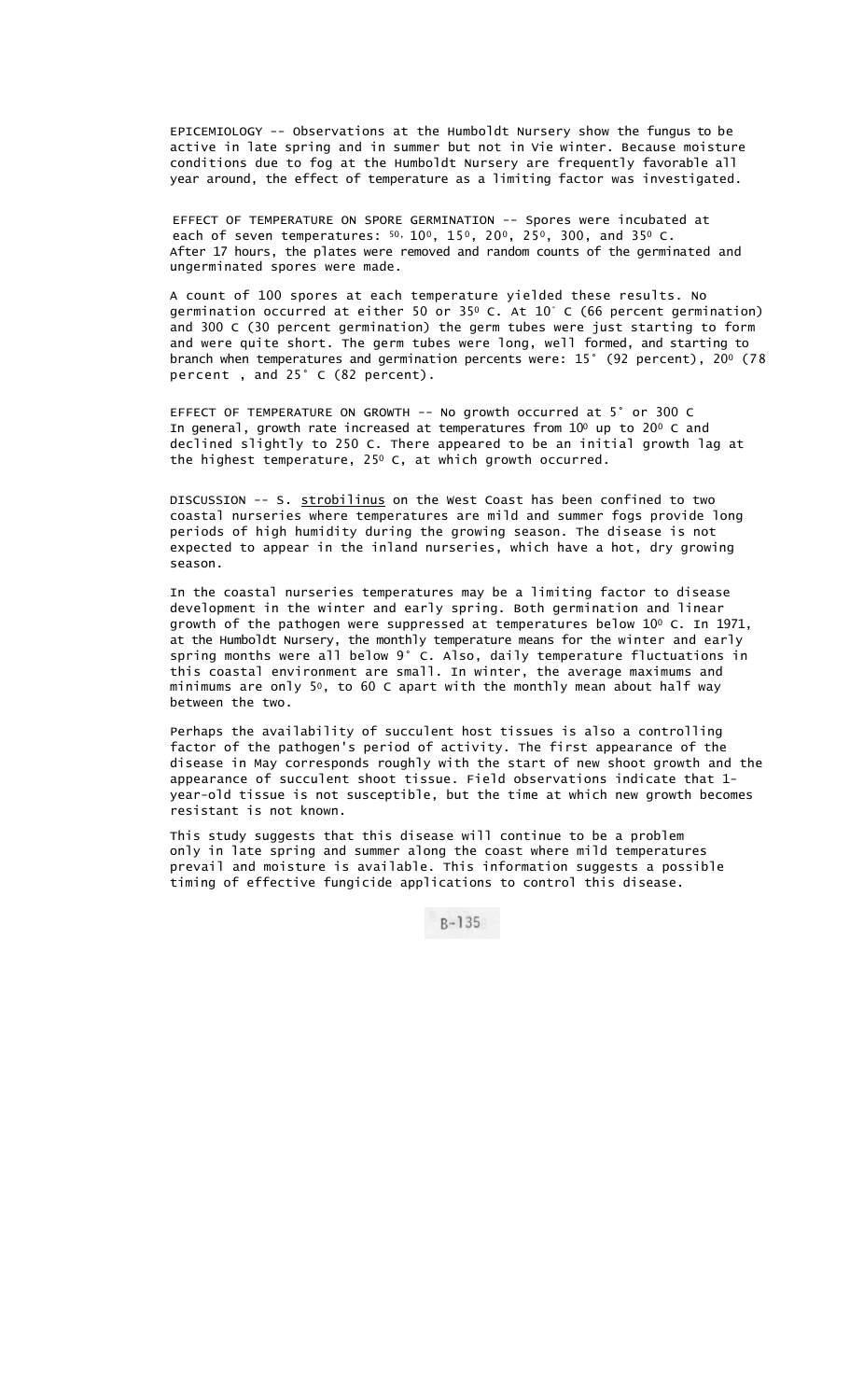SOURCE ON INOCULUM AT HUMBOLDT NURSERY -- The source of Sirococcus strobilinus was not known since the susceptible pines, P. jeffreri, P. ponderosa, and P. lambertiana are not native to the area ancT no ornamental plantings of these species were found in or near the nursery. The native forest, which is on three sides of the Humboldt nursery, consists of Douglas-fir, Pseudotsugae menziesii; Sitka spruce, Picea sitchensis; and bishop pine, P. <u>muricata.</u> No S. <u>strobilinus</u> branch infections of any of these native conifers were found in several surveys.

In spring 1975, a severe infestation of S. strobilinus was observed in the southern ends of several beds of Jeffrey pine where the nursery was bordered by many wildland plants, including one large Sitka spruce. A count of<sub>t</sub> the number of healthy and infected seedlings per square foot (929 cm) at 6 meter intervals down three of the infected beds revealed that the number of infected pines was greatest close to the spruce and became fewer away from it. This observation suggested that the spruce was the source of inoculum. Although no branch cankers could be found on the spruce, the previous year's old cones, which had been recently shed, were found in and among the infected seedlings.

Robak, in a taxonomic study of S. **strobilinus** in Europe, reported that some of the isolates he studied came from the cones of Picea abies, Norway spruce. Therefore, we collected fallen Sitka spruce cones in the infested beds and in the nearby roadway. These cones were incubated at room temperature in a moist chamber in a laboratory. After 5 days' incubation, the cones were examined. S. strobilinus was found fruiting on the cone scales of six out of eight cones examined and on cones from both the roadway and the pine nursery bed. The fruiting bodies and spores found on the cone were identical to those studied on diseased Jeffrey pine. After the spruce was removed there was no further incidence of the disease.

Control -- Chemical control studies were begun in 1970 at the U.S. Forest Service's Humboldt Nursery, Arcata, California. These control studies were conducted in a bed of naturally infected 1-year-old Jeffrey Pinus jeffryi.

The plots were sprayed first on November 3, 1970, and then every two weeks thereafter. On February 2, 1971, when it was apparent that the disease was inactive, the spraying schedule was changed to once every four weeks. On May 17, 1971, observations indicated that the disease had resumed activity. Therefore, the spray schedule was changed back to once every two weeks.

RESULTS AND CONCLUSIONS -- On June 29, 1971, the number of infected stems in each plot (4 x 5 ft.) were counted. These counts included all infected seedlings within each plot except those in the two outside rows (one on each side). At this time, the disease was still active and there was no signs of phytotoxicity in any of the treatments. The results indicate that chiorothalonil, Difolitan, and zinc + maneb, when sprayed at a 2week interval, were effective ill Lontrolling Sirococcus tip blight; however, the copper fungicide and the benzimidazole fungicides, benomyl

> $B-136$ Ξ